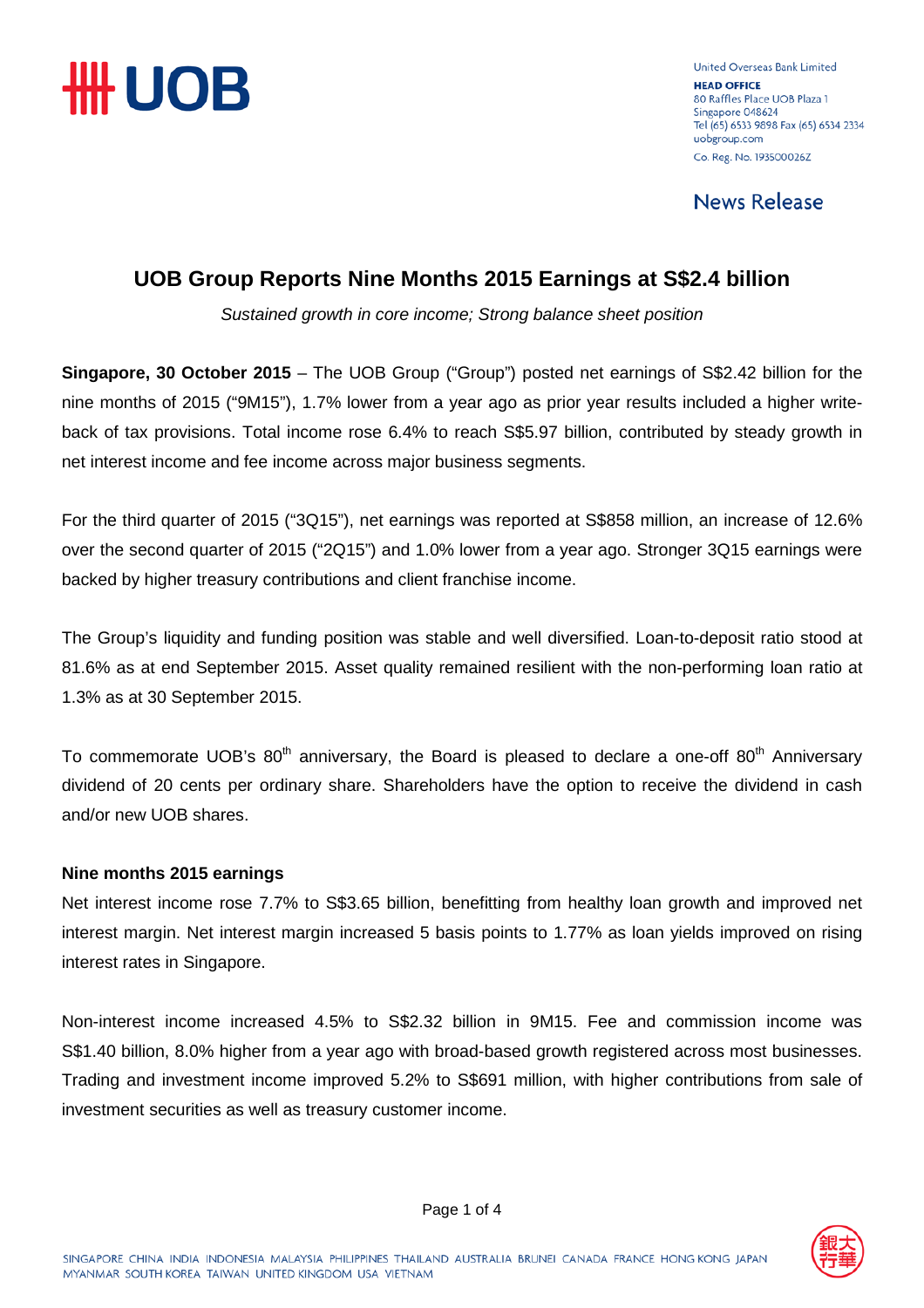# **HUOB**

Total expenses rose 12.4% to S\$2.63 billion due to continued investment in people capabilities and technology. This was also partly due to an expense of S\$28 million incurred on a brand campaign and employee incentives to celebrate both UOB's 80<sup>th</sup> anniversary (UOB80) and Singapore's Golden Jubilee (SG50). Expense-to-income ratio was 44.1%, or 43.7% after excluding the one-off expense. The Group expects to spend about \$60 million for the brand campaign, and UOB80 and SG50 commemorative events for the full year of 2015.

Total allowances were S\$481 million, an increase of 2.6% from a year ago while the total loan charge-off rate was stable at 32 basis points. Specific allowances on loans increased to S\$277 million mainly from Singapore, Indonesia and Greater China. The increase was partially offset by a decline in general allowances. General allowances coverage ratio remained strong at 1.4% of the loan book.

## **Third quarter 2015 earnings**

### **3Q15 versus 3Q14**

The Group reported net earnings of S\$858 million in 3Q15, a marginal decline of 1.0% from a year ago. Total income was 5.8% higher at S\$2.09 billion, led by strong core income and one-off gains from sale of investment securities.

Net interest income rose 6.9% to S\$1.24 billion in 3Q15. Net interest margin increased 6 basis points to 1.77%, contributed mainly by improved loan yields as the loan portfolio re-priced on rising interbank and swap offer rates in Singapore.

Non-interest income for 3Q15 increased 4.2% to S\$850 million. Fee and commission income grew 2.1% to S\$485 million on higher contributions from credit card and wealth management income. Trading and investment income surged 20.6% to S\$310 million, driven by one-off gains from the sale of investment securities, partly offset by lower net trading income.

Total expenses increased 13.0% to S\$904 million mainly on higher staff costs and revenue-related expenses. Expense-to-income ratio was 43.4% in 3Q15.

Total allowances were flat at S\$160 million in 3Q15.

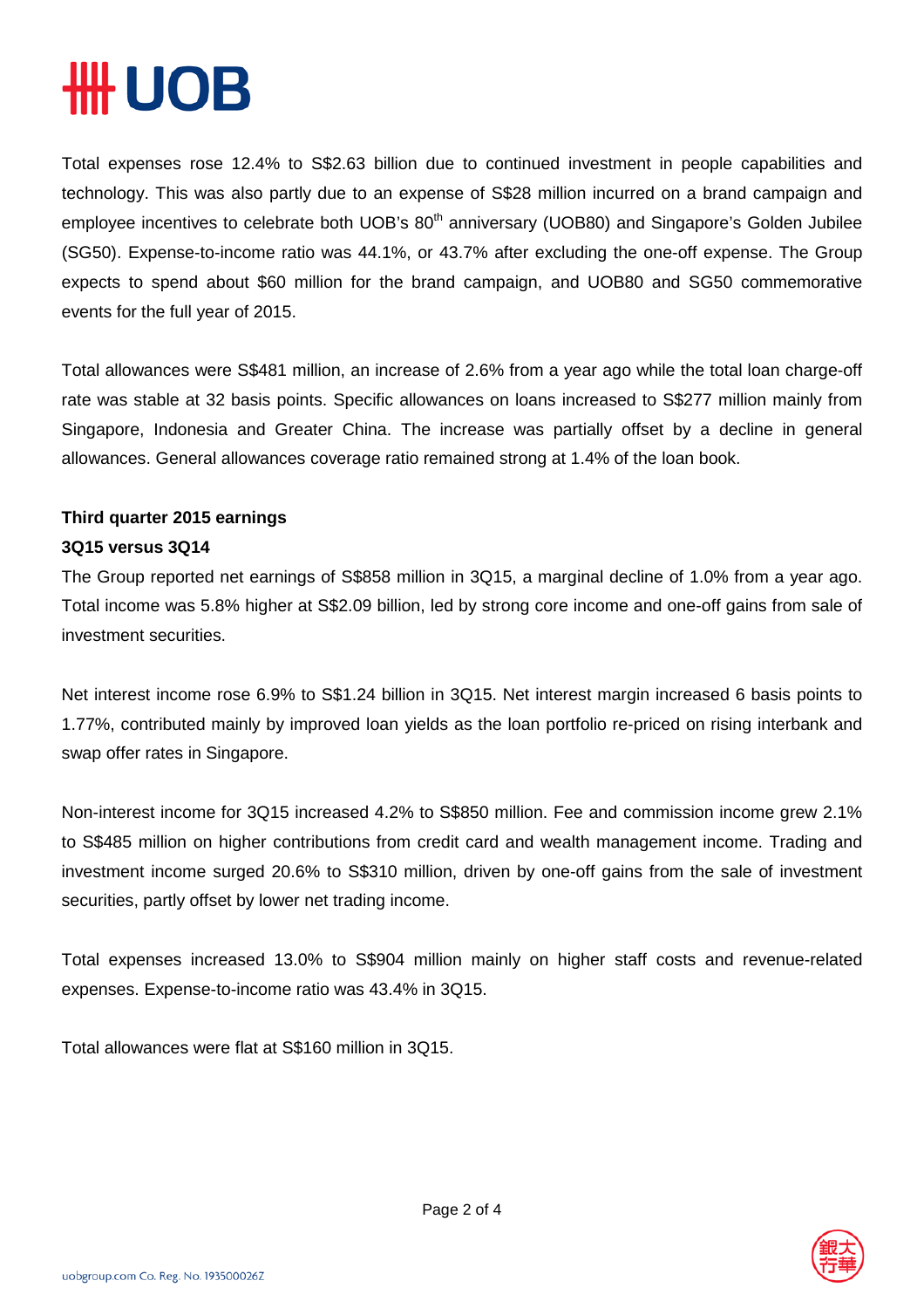

#### **3Q15 versus 2Q15**

Net earnings of S\$858 million for 3Q15 was 12.6% higher when compared with the previous quarter, largely driven by stronger net interest income and loan-related fee income, coupled with one-off gains from the sale of investment securities.

Total expenses increased 3.1% to S\$904 million mainly due to UOB80 and SG50 commemorative events as well as the brand campaign.

Total allowances increased 5.0% to S\$160 million in 3Q15 on higher general allowances set aside for loans. Specific allowances on loans declined 64.9% to S\$56 million due to loan recoveries and lower nonperforming loans (NPL).

#### **Strong balance sheet and capital position**

Gross loans grew 3.7% from a year ago and 0.4% quarter-on-quarter to S\$203 billion as at 30 September 2015. In constant currency terms, the underlying loan growth was 5.5% when compared to the same period last year.

The Group's liquidity position remained robust. Customer deposits rose 9.0% from a year ago and 1.3% over 2Q15 to S\$245 billion as at 30 September 2015, led mainly by growth in Singapore dollar deposits. The Group's loan-to-deposit ratio was healthy at 81.6%. The Singapore dollar and all-currency liquidity coverage ratios were 186% and 134% respectively, well above the regulatory requirements of 100% and 60%.

Asset quality stayed resilient with a non-performing loan ratio of 1.3% as at 30 September 2015. NPL coverage remained strong at 142.7% and 345.4% if collateral was considered.

Shareholders' equity increased 5.6% from a year ago to S\$30.2 billion as at 30 September 2015, largely contributed by net profits and improved valuations on available-for-sale investments. Compared with 2Q15, shareholders' equity decreased 1.1% mainly due to lower revaluation gain on available-for-sale investments. Return on equity was 11.1% for 9M15.

As at 30 September 2015, the Group's strong capital position remained well above the MAS minimum requirements with Common Equity Tier 1 and Total CAR at 13.6% and 16.4% respectively. The Group's leverage ratio stood at 7.2% as at 30 September 2015, well above the minimum requirement of 3%.